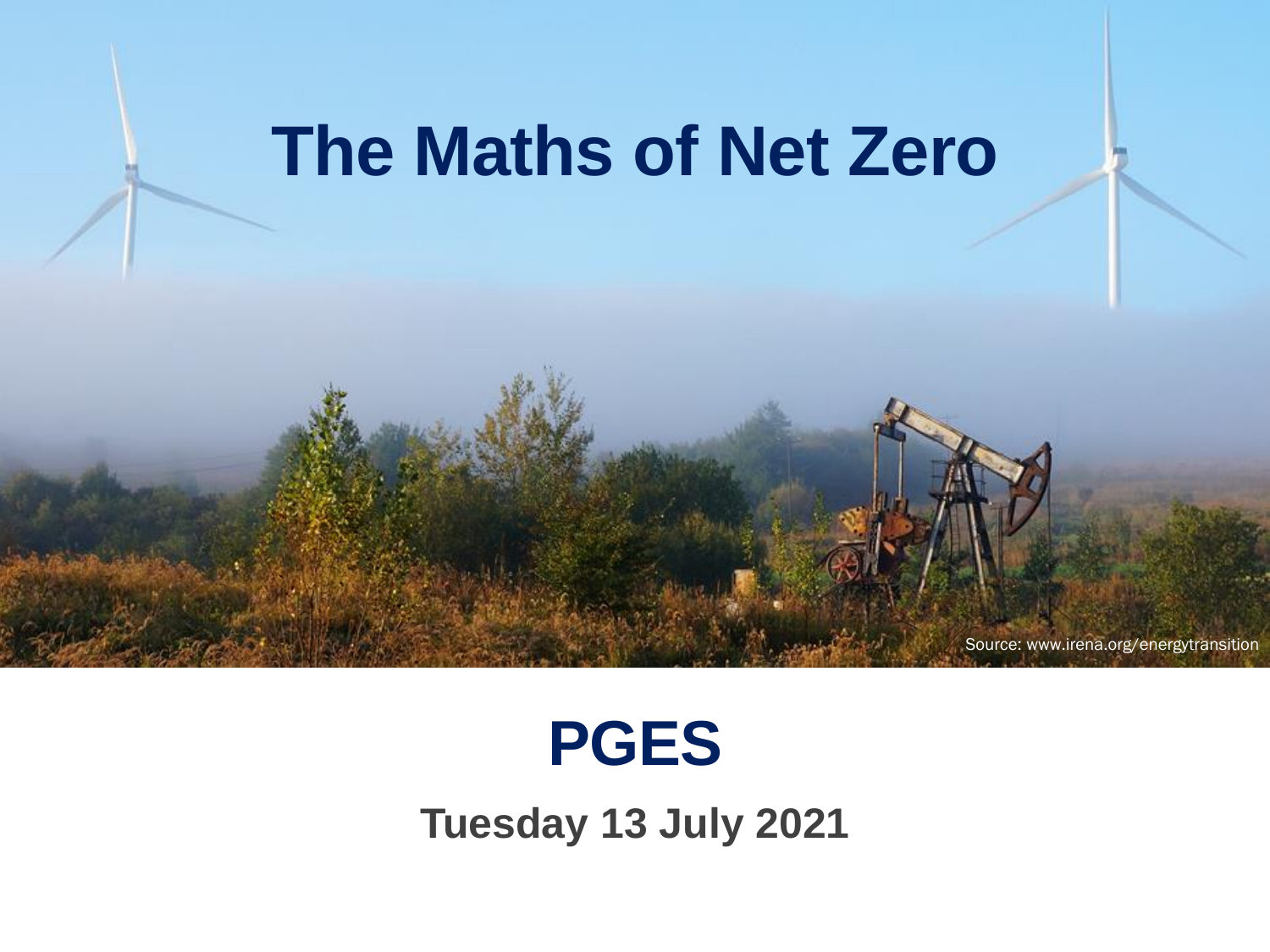## **PGES (40th Anniversary) Energy Policy Report**

### **Key elements of the report 'inputs' included:**

▪ **Cross Industry Input**  More engagement and advice from energy industry experts

### Agreed metrics to measure carbon & identify highest generators ▪ **Cost**

■ **Data** 

A clear, cost-effective and sustainable Energy Transition Plan for the whole energy supply chain over an achievable time frame (~ 20+ years)

### ■ Marketing & Education

- ‐ Simple messaging for voter population 'buy in'
- ‐ Dedicated research and education programmes to facilitate and sustain an effective Energy Transition

### ▪ **Realistic Ambition**

An ambitious vision for UK to lead the World Energy Transition & Resource Recycling with exportable expertise, engineering & services



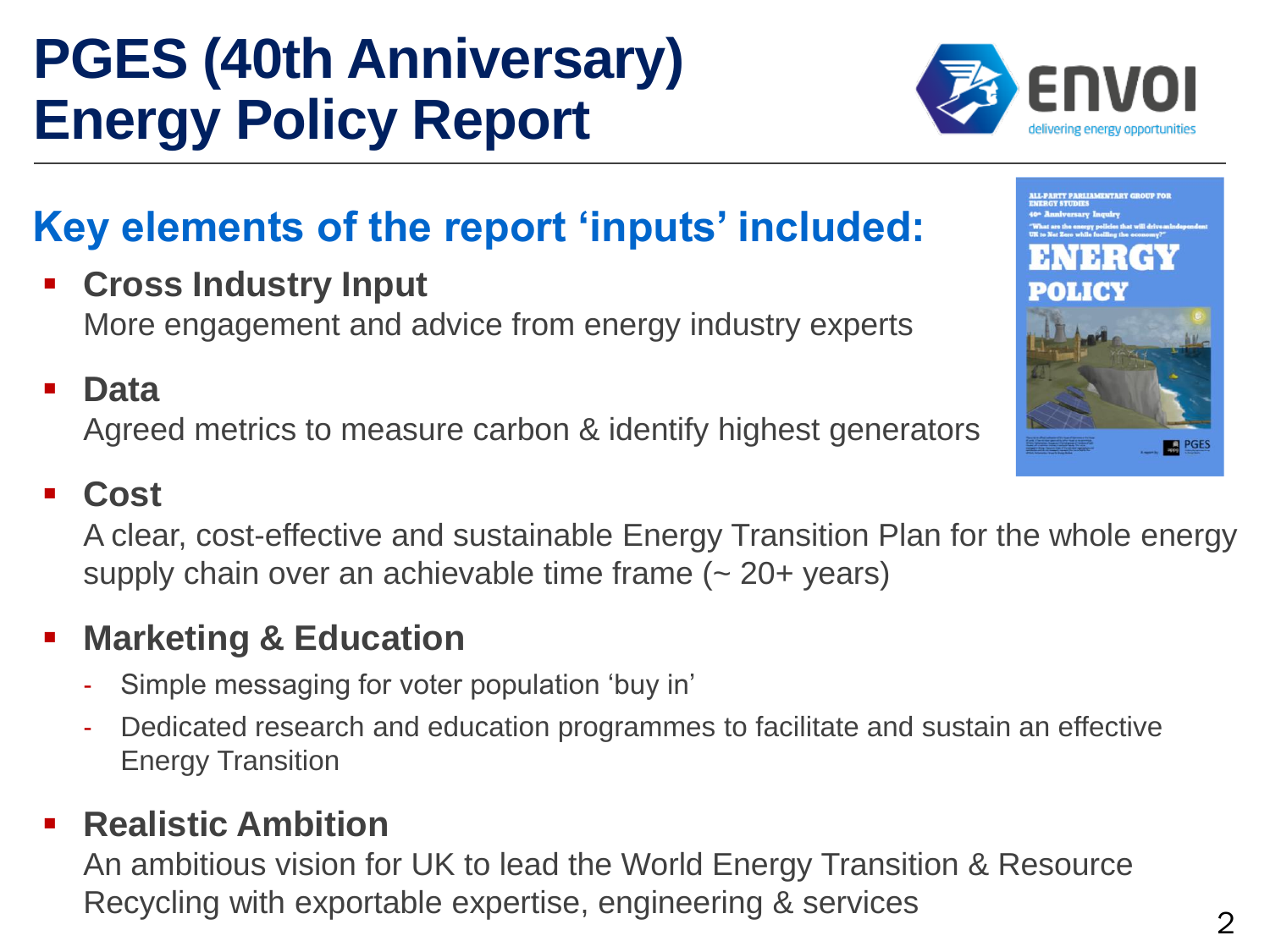

- **1. Energy is the economy, but not all energy is equal**
- **2. The economy relies on reliability & affordable energy**
- **3. Reliability & affordability must be part of the equation as we decarbonise supply**
- **4. Decreases in reliability and/or increases in cost may undermine the social licence to decarbonise**  *(particularly if unfairly burdened)*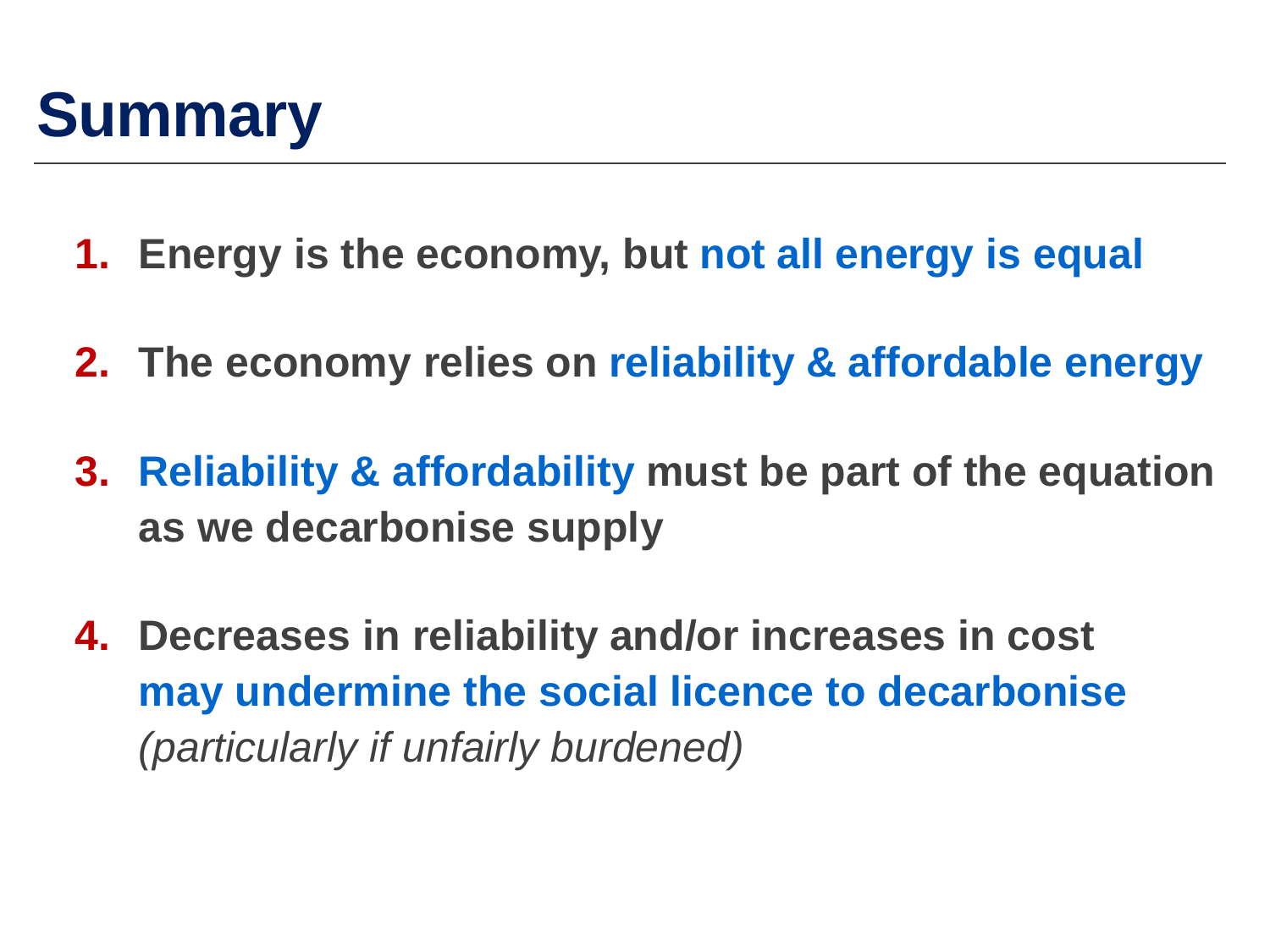## The '3As'

**Achievability, Affordability, Acceptability** 

# $1 + 2 = 3As$